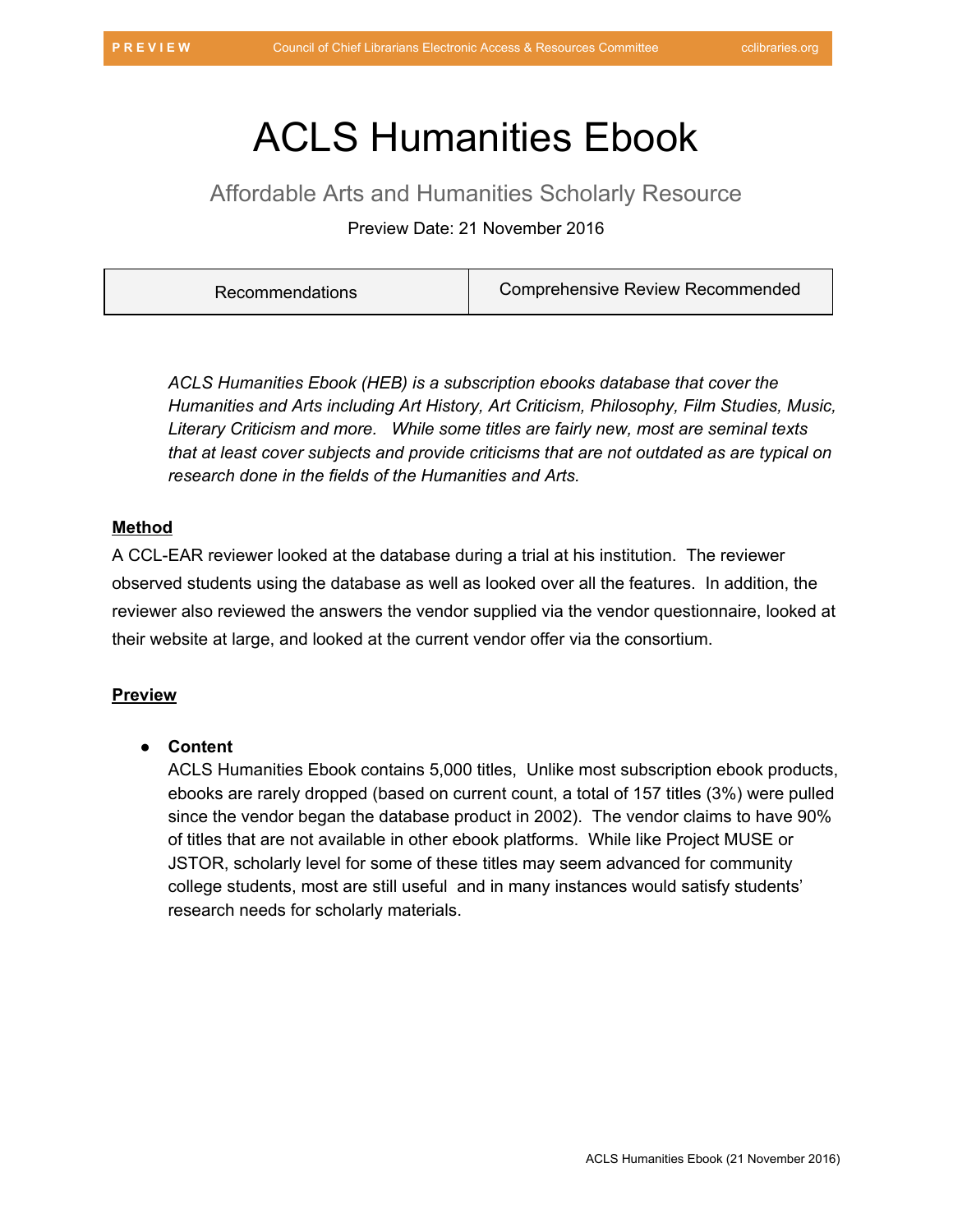#### ● I**nterface**

|                                                                  | <b>ACLS Humanities E-Book</b>                                                                          |                                                   |                                                                                                                                                                                                                                                       |         |  |
|------------------------------------------------------------------|--------------------------------------------------------------------------------------------------------|---------------------------------------------------|-------------------------------------------------------------------------------------------------------------------------------------------------------------------------------------------------------------------------------------------------------|---------|--|
| <b>EBOOK</b>                                                     | <b>ABOUT US</b><br><b>SUBSCRIPTIONS &amp; PRICING</b>                                                  | THE COLLECTION                                    | <b>BROWSE</b><br><b>SEARCH</b><br>NEWS & BLOG<br>HELP                                                                                                                                                                                                 | CONTACT |  |
| <b>Basic</b><br>Boolean<br>Proximity<br>Bibliographic<br>History | <b>BASIC SEARCH</b><br>Enter search term(s)<br>anno.<br>Select series<br><b>ACLS Humanities E-Book</b> | in full text v                                    | Search Tips<br>Search will match your search terms<br>exactly, including complete phrases.<br>Use an * at the end of a word to find<br>plurals and other variations (ex.: work*<br>with find works, worker, etc.)<br>Punctuation marks are ignored in |         |  |
|                                                                  | Limit search results<br>and<br>Search                                                                  | in author<br>▼<br>in author<br>$\pmb{\mathrm{v}}$ | search.                                                                                                                                                                                                                                               |         |  |

The interface has a number of different searching options, though in most cases students would use the Basic Search. The Basic Search interface looks more like a "Guided Search" in other vendors with several different options. One option that is unfortunate is the "Select Series" pull-down selection for ACLS Humanities Ebooks vs. other scholarly collections. this is a drawback that should be familiar to any institution that only subscribes to particular JSTOR collections, but the interface can lead students to other collections. These other options shouldn't even be available if the institution is just subscribing to ACLS Humanities Ebooks.

Otherwise, the searching tool is intuitive. All ebooks have unlimited simultaneous access and when an ebook is selected, the student then selects the ebook and then can select a chapter. Once in, directly, a "reader" is available of which a student can read page by page via three options: Image, Text (which appears as plain text) and PDF. PDF's can only be viewed (and printed) in 10-page excerpts, but load and download swiftly. There are also options to download the ebooks by image or plain text. Only PDF format may be printed or downloaded, and emailing content directly from HEB is not possible. . Citations can be saved via the Zotero plug-in.

#### ● **Accessibility**

It is not at all clear that vision-impaired users would have adequate access to HEB's ebooks. The downloadable PDFs are images, so can't utilize Acrobat Reader's text-to-speech; while the "text" version can be accessed by a screen reader, it lacks the markup (headings, lists, block quotes etc.) that would be needed for a screen reader to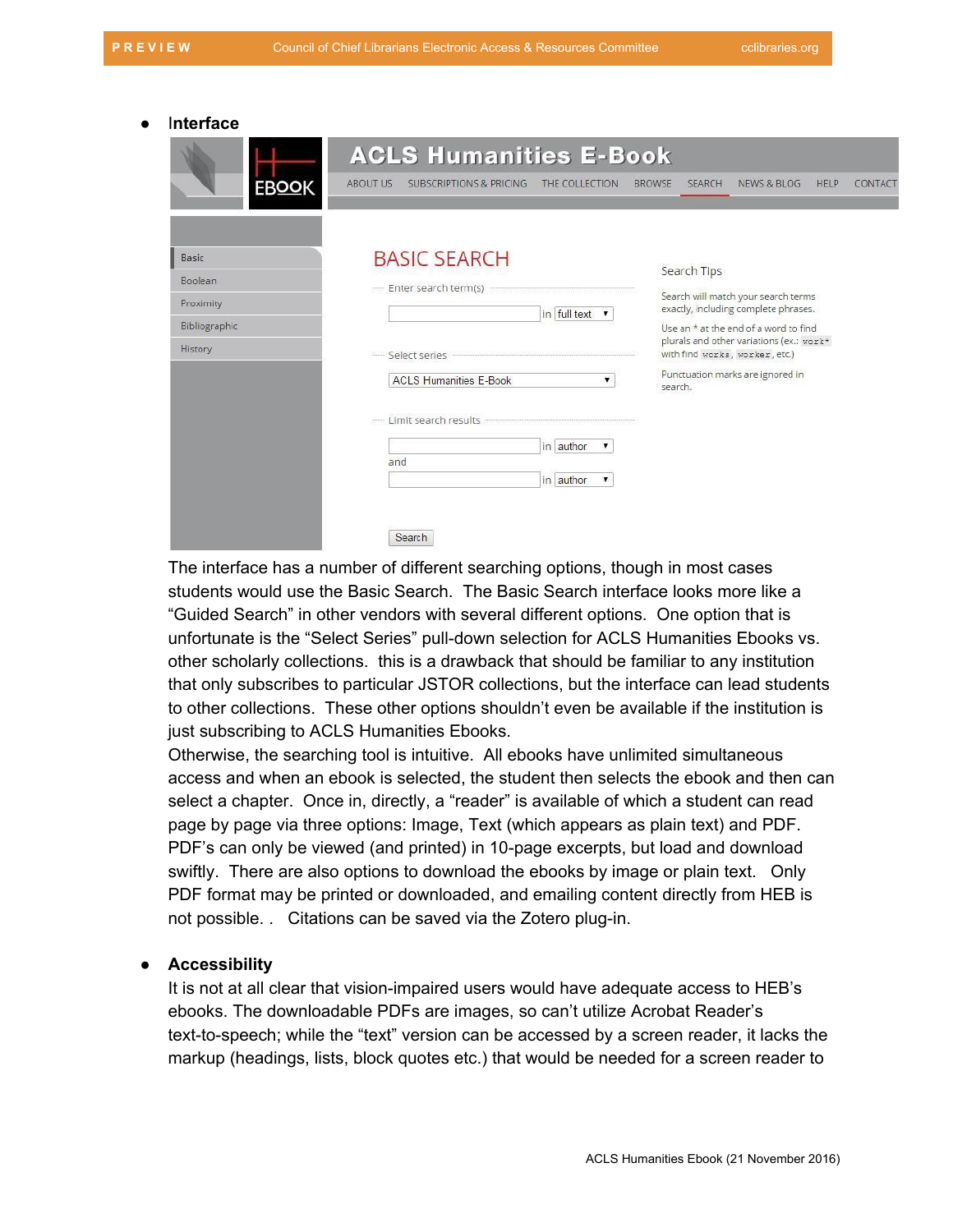convey the book's structure. When running pages of this cite via accessibility tool, WAVE, there were a few label issues that were caught as recognized issues.

#### ● **Support**

Help options unfortunately are not context-sensitive. For the general user, there is only a FAQ supplied from its Help pull-down menu, so assistance is very static. Librarians have a user manual they can download and there are YouTube instructional videos available that librarians can link to. Tech support is only to their general email and response time varies. MARC records are free and easily obtainable via a ZIP file from their site.

## ● **Cost**

The cost is affordable and provides a strong addition for Arts and Humanities assignments students typically encounter at community colleges. One concern is as the collection grows, what would happen to the cost of the product in the long term with respect to cost increases?

#### ● **Competition**

While the EBSCO Academic and Community College collections and ProQuest Ebrary subscriptions do contain a substantial number of titles in the Arts and Humanities, there is no guarantee those titles will stay. The truer competition can be seen with Project MUSE's UPCC (University Press Content Consortium) JSTOR for their perpetual access options for ebooks in the same subject areas (JSTOR offers no annual access fee if you already subscribe to a journals product). Project MUSE has subject indexing and more newer titles (over 2,000 new titles from its list of academic publishers come out annually), but is more expensive. JSTOR has no subject indexing but has a known brand name of reliability to teaching faculty. While JSTOR does offer a patron-driven access model as an alternative (and librarians can purchase individual titles with either of these two vendors), neither offer subscription options like ACLS HEB for their E-Books. Of single academic publishers that either provide perpetual access or subscriptions to their eBooks, only eDuke Books provides a subscription at a price similar to ACLS HEB.

## **Recommendation**

ACLS Humanities Ebooks provides an affordable subscription for institutions that need to fill in a gap for Arts and Humanities related research assignments. It also has a lot more stability with respect to dependable titles that will stay in the collection and especially has the status of